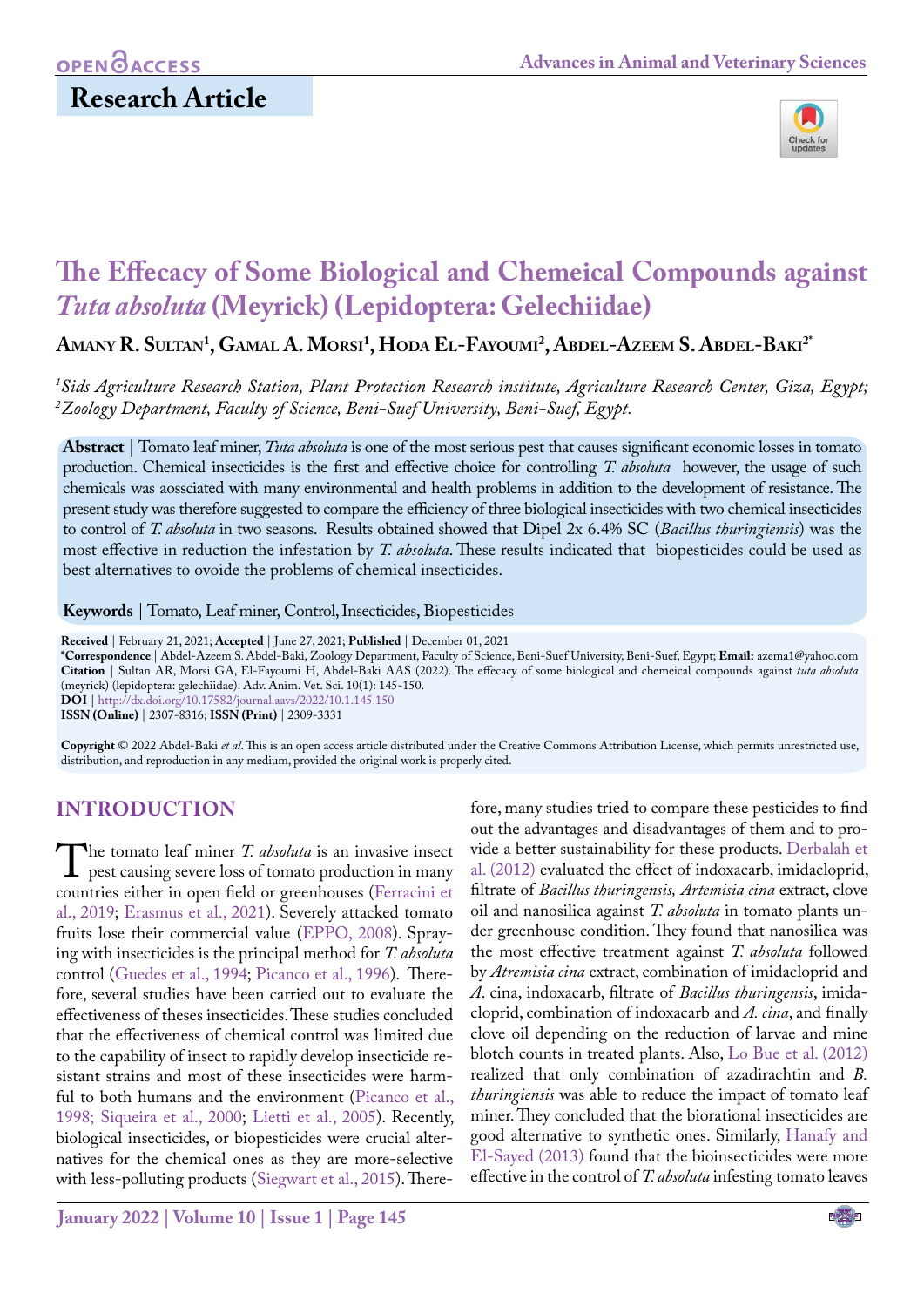## **OPEN**<sub>d</sub>

than the chemical insecticides. In contrary, [Moussa et al.](#page-4-6)  [\(2013\)](#page-4-6) show that chemical pesticides such as indoxacrab 15%, spinosad 24% and emamectin benzoate 50% provide excellent control against *T. absoluta* , while a biopesticide *B. thuringiensis* provide moderate control. Meanwhile, [Larain](#page-4-7)  [et al. \(2014\) f](#page-4-7)ound that soil application of cyantraniliprole significantly reduced the damage caused by the tomato leaf miner larva in both the foliage and fruit of tomato. In addition, [Barakat et al. \(2015\)](#page-4-8) evaluated five pesticides for their efficacy in the control of *T. absoluta* on tomato plant. They found that Emamecitin benzoate caused highest reduction in percentage of eggs while the highest reduction in percentage of larvae occurred by Tracer and Challenger both after 7 days from application. Continuing this effort, the present study is therefore aiming to evaluate the efficiency of Dipel 2x 6.4% SC (*Bacillus thuringiensis*), Lannate 90% SC (Methomyl), Avaunt 15% SC (indoxacarb), Radiant 12% SC (spinetoram) and Tracer 24% SC (spinosad) against *T. absoluta* in two seasons.

### **Materials and methods**

The efficiency of the tested compounds; Dipel 2x 6.4% SC (*Bacillus thuringiensis*), Lannate 90% SC (Methomyl), Avaunt 15% SC (indoxacarb), Radiant 12% SC (spinetoram) and Tracer 24% SC (spinosad) was evaluated against *T. absoluta* in two seasons.

In two seasons, seedlings (age 40 days) of tomato variety N23 were planted at the beginning of March. All culture methods and fertilizers were followed as commonly practiced. The experimental area was divided according to the complete randomized block design including four replicate for each treatment. Each replicate was  $12\times7$  m<sup>2</sup> (2/100) fed.). Spray application using air-assisted knapsack sprayer (CP-3) was utilized to apply the pesticides as foliar treatment diluted with water. One afternoon spray was held against *T. absoluta* larvae in each growing seasons.

The untreated control plots were sprayed with water. In two seasons, spraying started with high infestation of *T. absoluta* larvae. Infestation of *T. absoluta* larvae was noticed before spraying and after 1, 3, 5, 7, 10, 15 days of spraying. The reduction percentages of *T. absoluta* larvae in infested leaves were calculated according to [Henderson and Tilton](#page-4-9)  [\(1955\)](#page-4-9) formula. Brefiely, ten plants were randomly slected from each block, 5 leaves or fruits from each plant were examined and counted to record percentage infestation of *T. absoluta*. Data was presented as an average.

#### **Results**

The effecacy of five compounds; Dipel 2x 6.4%, Lannate 90%, Avaunt 15%, Radiant 12% and Tracer 24% against *T.* 

*absoluta* was evaluated in a field located in Beni- Suef Governorate during the first season 2014/2015. The infestation percentage of tomato leaves before and after application of these compounds were shown in [Table \(1\)](#page-2-0). The percentage of infestation before spraying ranged between 67.25 % and 79.50 % in the control treatments before spraying. The percent of infestation before spraying in the treatments with Dipel 2x 6.4%, Lannate 90%, Avaunt 15%, Radiant 12% and Tracer 24% were 71.00, 68.50, 69.75, 67.25 and 73.50 % respectively. The corresponding values after 1 day of spraying were 35.25, 25.50, 43.25, 34.56 and 67.50 while it reached to 44.25, 44.45, 60.50, 76.25 and 89.75 after 15 days of application, respectively. Pesticides treatments were varied in their toxicity against *T. absoluta* after 1, 3, 5, 7, 10 and 15 days of application. It was found the percentage of infestation of *T. absoluta* in Tracer treatment was higher than those in the other treatment while the lowest percentage of infestation after application was found in Dipel 2x treatments.

Mean of percentage of infestation in the different treatments was ranged from 35.69 to 71.87 compared to 88.24 % in control treatment. Dipel 2x and Lannate were the most effective compounds against *T. absoluta*, followed by Avaunt and Radiant. Tracer was the least effective, which recorded high mean of percentage of infestation reached to 71.87% compared to 88.24% in control treatment.

[Table \(2\) s](#page-2-1)howed the percent of reduction in the infestation in tomato leaves calculated after 1, 3, 5, 7, 10 and 15 days of treatment. The percent of reduction in infestation of *T. absoluta* indicated that Dipel 2x and Lannate caused high reduction. Tracer was the lowest effective of tested pesticides against *T. absoluta* larvae during experimental periods. It was found that the highest mean of reduction in infestation was associated with Dipel 2x, whereas the lowest level was associated with Tracer. All applied pesticides could be categorized into three groups according to the mean of percent reduction in infestation. The first group containing Dipel 2x (54.88%) and Lannate (51.13%), which gave more than 50% of reduction. The second group including Avaunt (39.83%) and Radiant (41.41%) which induced middle effect. The third group contained Tracer, which caused lowest protection for tomato seedling with mean of percent reduction in infestation reached to 12.18 %.only. Results indicated that Dipel 2x and Lannate were the most efficient compounds in reducing the infestation of *T. absoluta* larvae in the first season of tomato leaves.

In the second season 2015/2016 of tomato leaves in the different treatments as shown in [Table \(3\)](#page-2-2). According to mean of infestation percentage, the efficacy of tested pesticides can be arranged ascendingly as Lannate (14.81%), Dipel 2x (23.16%), Radiant (26.43%), Avaunt (31.93%)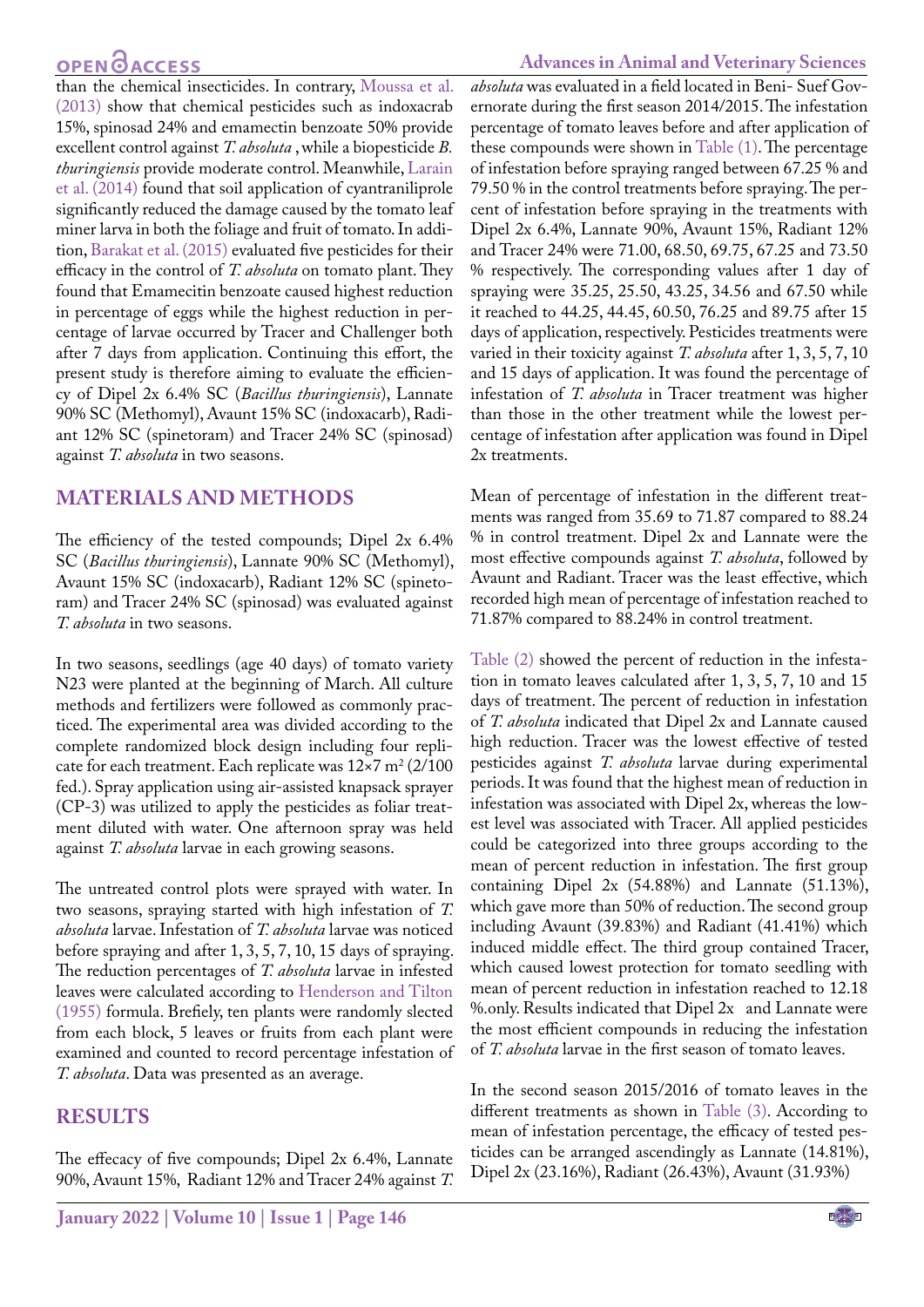# **OPENOACCESS**

<span id="page-2-0"></span>**Table 1:** Infestation percentage of tomato leaves by *Tuta absoluta* larva before and after application of the tested compounds during first season.

|     | <b>Compounds</b>  | % of infestation before application | % of infestation after application at indicated days |       |       |       |                                      |       |             |
|-----|-------------------|-------------------------------------|------------------------------------------------------|-------|-------|-------|--------------------------------------|-------|-------------|
| No. |                   |                                     | 1 day                                                |       |       |       | 3 days 5 days 7 days 10 days 15 days |       | <b>Mean</b> |
|     | Dipel $2x\,6.4\%$ | 71.00                               | 35.25                                                | 31.50 | 29.45 | 30.85 | 42.85                                | 44.25 | 35.69       |
|     | Lannate 90%       | 68.50                               | 25.50                                                | 32.45 | 38.00 | 41.50 | 42.25                                | 44.45 | 37.36       |
|     | Avaunt 15%        | 69.75                               | 43.25                                                | 56.75 | 33.45 | 24.25 | 62.75                                | 60.50 | 46.83       |
| 4   | Radiant 12%       | 67.25                               | 34.56                                                | 32.25 | 31.00 | 22.15 | 72.00                                | 76.25 | 44.70       |
|     | Tracer 24%        | 73.50                               | 67.50                                                | 63.25 | 62.50 | 72.00 | 76.25                                | 89.75 | 71.87       |
|     | Control           | 79.50                               | 81.25                                                | 83.75 | 85.50 | 87.25 | 92.35                                | 99.35 | 88.24       |

<span id="page-2-1"></span>**Table 2:** Percent reduction in infestation of *Tuta absoluta* larva after application of the tested compounds during first season.

|     |                   |                  | % of infestation reduction at indicated days after application |        |        |        |         |         |       |  |
|-----|-------------------|------------------|----------------------------------------------------------------|--------|--------|--------|---------|---------|-------|--|
| No. | <b>Compounds</b>  | Rate             | 1 day                                                          | 3 days | 5 days | 7 days | 10 days | 15 days | Mean  |  |
|     | Dipel $2x\,6.4\%$ | 200gm            | 51.42                                                          | 57.89  | 61.43  | 60.41  | 48.05   | 50.13   | 54.88 |  |
|     | Lannate 90%       | 120gm            | 63.58                                                          | 55.03  | 48.42  | 44.80  | 46.90   | 48.07   | 51.13 |  |
|     | Avaunt 15%        | 25ml             | 39.33                                                          | 22.77  | 55.41  | 68.32  | 22.55   | 30.59   | 39.83 |  |
| 4   | Radiant 12%       | 100ml            | 49.72                                                          | 54.48  | 57.14  | 69.99  | 7.83    | 9.27    | 41.41 |  |
|     | Tracer 24%        | 30 <sub>ml</sub> | 10.14                                                          | 18.31  | 20.93  | 10.74  | 10.69   | 2.29    | 12.18 |  |

<span id="page-2-2"></span>**Table 3:** Infestation percentage of tomato leaves by *Tuta absoluta* larva before and after application with tested compounds during second season.

|     | <b>Compounds</b>  | % of infestation before application | % of infestation after application at indicated days |       |               |      |                |         |             |
|-----|-------------------|-------------------------------------|------------------------------------------------------|-------|---------------|------|----------------|---------|-------------|
| No. |                   |                                     | 1 day                                                |       | 3 days 5 days |      | 7 days 10 days | 15 days | <b>Mean</b> |
|     | Dipel $2x\,6.4\%$ | - 106                               | 45.75                                                | 38.75 | 11.25         | 16.5 | 15.25          | 11.45   | 23.16       |
|     | Lannate 90%       | 99                                  | 22.75                                                | 19.0  | 17.0          | 11.6 | 10.0           | 8.5     | 14.81       |
|     | Avaunt 15%        | 93                                  | 46.7                                                 | 38.4  | 21.5          | 12.0 | 18.45          | 21.5    | 26.43       |
|     | Radiant 12%       | 80                                  | 63.5                                                 | 37.0  | 24.7          | 15.1 | 27.8           | 23.5    | 31.93       |
|     | Tracer 24%        | 69                                  | 58                                                   | 38.7  | 31.0          | 29.2 | 25.1           | 23.5    | 34.25       |
|     | Control           | 70                                  | 87                                                   | 92    | 112           | 119  | 103            | 98      | 101.83      |

<span id="page-2-3"></span>**Table 4:** Percent reduction in infestation of *Tuta absoluta* larva after application with tested compounds during second season.

|                |                   |      |       | % of infestation reduction at indicated days after application |        |        |                 |       |             |
|----------------|-------------------|------|-------|----------------------------------------------------------------|--------|--------|-----------------|-------|-------------|
| No.            | Compounds         | Rate | 1 day | 3 days                                                         | 5 days | 7 days | 10 days 15 days |       | <b>Mean</b> |
|                | Dipel $2x\,6.4\%$ |      | 65.27 | 72.19                                                          | 93.37  | 90.84  | 90.22           | 92.28 | 84.03       |
|                | Lannate 90%       |      | 81.51 | 85.40                                                          | 89.27  | 93.11  | 93.14           | 93.87 | 89.38       |
|                | Avaunt 15%        |      | 59.60 | 68.58                                                          | 85.55  | 92.41  | 86.52           | 83.49 | 79.36       |
| $\overline{4}$ | Radiant 12%       |      | 36.14 | 64.81                                                          | 80.70  | 88.90  | 76.38           | 79.02 | 70.99       |
|                | Tracer 24%        |      | 32.37 | 57.33                                                          | 71.92  | 75.11  | 75.28           | 75.67 | 64.61       |

and then Tracer (34.25%).

Regarding the efficacy mean of the examination periods, it is clearly evident that Lannate proved to be superior to all other treatments, which gave (89.38%) reduction to *T. absoluta* larvae, while Tracer was the last one, which cause

(64.61%) reduction. The mean of percent reduction of *T .absoluta* infestation reached to 84.03, 79.36, and 70.99 %in the treatments of Dipel 2x, Avaunt and Radiant, respectively ([Table 4\)](#page-2-3).

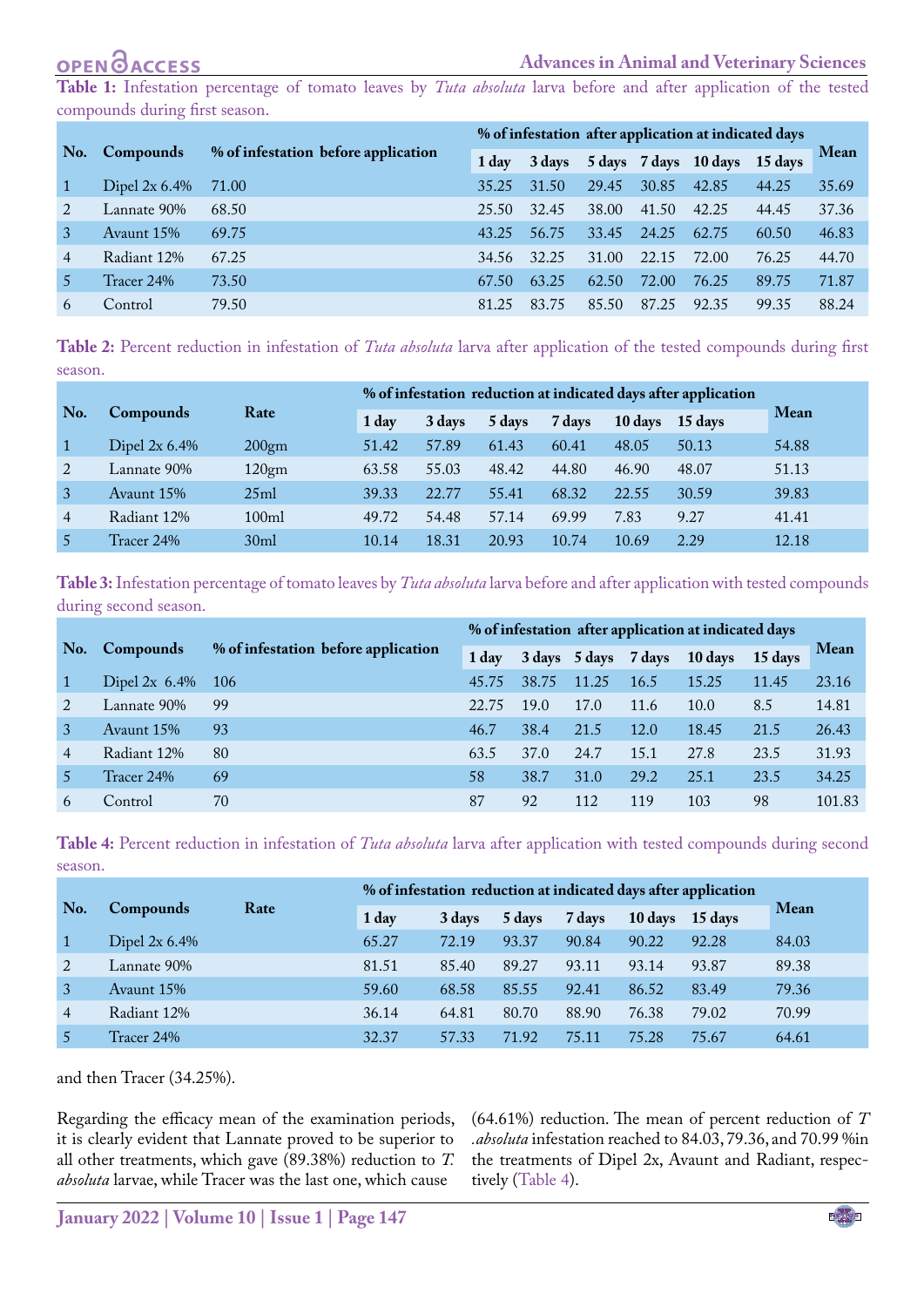### **OPEN**OACCESS **Disscusion**

**Advances in Animal and Veterinary Sciences**

Many studies have shown that chemical pesticides are more effective than biological pesticides however, the use of chemical insecticides to control this pest caused several problems such as pollution and toxicity to human and environment, harmful pesticide residues in plant, development of resistance from pest against pesticides and non-selectivity to other useful pest. Therefore, the bio-insecticides can be best alternative to avoid all these issues (Erasmus et al., 2021). [Barham et al. \(2012\)](#page-4-10) found that chemical insecticides induced residual problems with possibility of pest resistance development and environmental pollution. Also, tomato borer resistance has been reported for the widely used chemical such as spinosad [\(Haddi et al., 2012](#page-4-11); [Guedes and Siqueira, 2013;](#page-4-2) [Campos et al., 2015](#page-4-12); [Ferracini](#page-4-0)  [et al., 2019](#page-4-0)).

During the present study we therefore, compared the efficiency of two types of pesticides; biological pesticides (Dipel 2x 6.4% SC (*Bacillus thuringiensis*), Radiant 12% SC (spinetoram) and Tracer 24% SC (spinosad)) and chemical pesticides (Lannate 90% SC (Methomyl) and Avaunt 15% SC (indoxacarb)) against tomato leaf miner *T. absoluta*. The percent of infestation before spraying in the treatments with Dipel 2x 6.4%, Lannate 90%, Avaunt 15%, Radiant 12% and Tracer 24% were 71.00, 68.50, 69.75, 67.25 and 73.50 % respectively. These results confirmed that this trail was conducted during the high level of infestation of *T. absoluta* and there was similarity in the percentage of infestation in the different treatments before spraying. After praying, Dipel 2x showed the highest effect followed Radiant and Tracer with lowest effect while Lannate showed the best effect off the used chemical pesticides followed by Avaunt with moderate in controlling of *T. absoluta*. In this study the tested pesticides; bio-insecticide Dipel 2x 6.4% provide excellent control against *T. absoluta.*, that agree with, the result of [Hanafy and El-Sayed](#page-4-5)  [\(2013\)](#page-4-5) show that bio-pesticides were more effective than the chemical pesticides. Also, [Lo Bue et al. \(2012\)](#page-4-4) resulted show that only combination of *Azadirachin* and *B. thuringiensis* was able to reduce impact of tomato leaf miner and the bio-insecticides are a good alternative to chemical insecticides. [Hafsi et al. \(2012\)](#page-4-13) informed that *B. thuringiensis* had an impact on *T. absoluta* and could be used instead of chemical insecticides.

[Gonzales-Cabrera et al. \(2011\)](#page-4-14) and [Ladurner et al. \(2011\)](#page-4-15) found that *B. thuringiensis* are able to reduce the impact of *T. absoluta* to very low levels. This is in agreement with result of [Nazarpour et al. \(2016\)](#page-4-16) who reported that *B. thuringiensis* significantly suppressed the larval density and caused significant reduction in leaf, stem and fruit damage. Also, [Reda and Hatem \(2012\)](#page-4-17) reported that the bio-pesticides compound *B. thuringiensis* proved the most potent against larvae of *T. absoluta*. Conversely, [Moussa et al.](#page-4-6) [\(2013\) s](#page-4-6)how that a bio-pesticide *B. thuringiensis* provides moderate control.

Although, Radiant and Tracer were belonging the same group (Spinosyn) but their efficacy varied, where Radiant was more potent than Tracer against *T. absoluta*. Conversely, the results of [Barakat et al. \(2015\) s](#page-4-8)howed that the highest reduction percentage of larvae occurred by Tracer. Also[, Braham and Hajji \(2012\)](#page-4-10) showed that spinosad was effective in ratio of 91% on *T. absoluta*. Conversely[, Nan](#page-4-18)[nini et al. \(2011\)](#page-4-18) found that spinosad proved to be highly effective against tomato borer larvae *T. absoluta*.

Lannate and Avaunt are chemical pesticides where, Lannate was more effective than Avaunt against *T. absoluta*. While, the result of [Moussa et al. \(2013\) s](#page-4-6)how that chemical pesticides provide excellent control against *T. absoluta*, while a biopesticide *B. thuringiensis* provide moderate control. [Derbalah et al. \(2012\)](#page-4-3) show high efficacy of indoxacarb against *T. absoluta*. [Soliman et al. \(2014\)](#page-5-1) showed that Lannate and Avaunt were effective in ratio of 80% and 78%, respectively on *T. absoluta*. [Nazarpour et al. \(2016\)](#page-4-16) reported that significant short term effect of indoxacarb on the pest larvae. Indoxacarb reduced *T. absoluta* density and damage. [Santos et al. \(2011\)](#page-4-19) reported that indoxacarb was numerically the best treatment reaching 96.1% mortality three days after application and 93.6% mortality seven days after application.

In conclusion *T. absoluta* can cause sgnficant threat to agricultural production and first choice to management strategy was applying chemical insecticides which can cause several problems to the human and envirment in addition to insecticides resistance. The results of the present study indicated that biopesticides could be used as best alternatives to ovoide the problems of chemical insecticides.

#### **acknowledgements**

Thanks for Sids Agriculture Research Station for providing the research facilities during the present work.

### **Conflict of interest**

No conflict of interest

#### **authors contribution**

Amany R. Sultan: Conceptualization, Methodology, Investigation, Data Curation, Writing - original draft. Gamal A. Morsi and Hoda El-Fayoumi: Validation, Formal analy-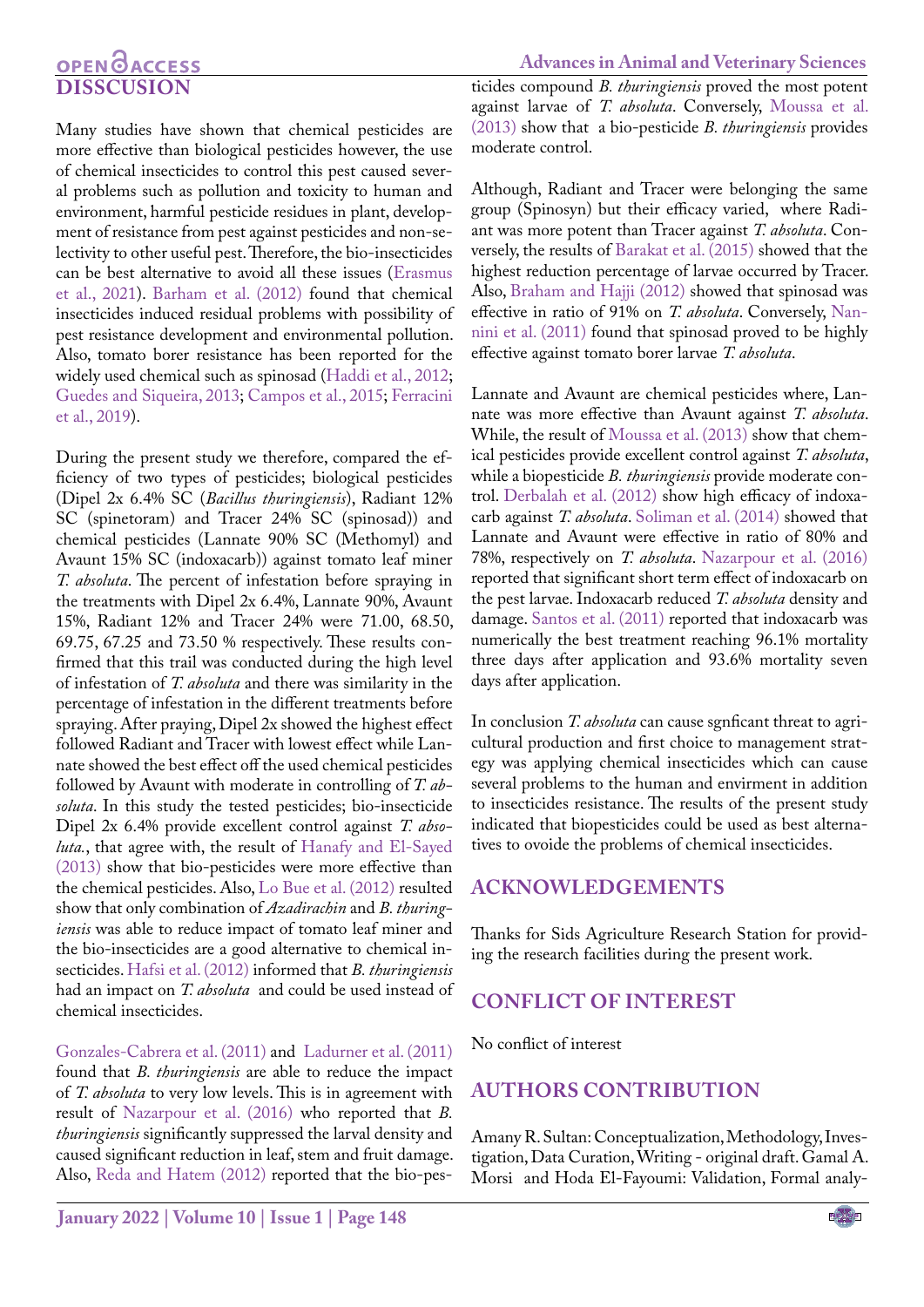### **OPEN**OACCESS

sis, Writing - original draft.Abdel-Azeem S. Abdel-Baki: Conceptualization, Methodology, Data Curation, Writing - original draft and revising the final version.

#### **References**

- <span id="page-4-8"></span>• Barakat AST, Kordy AM, Abdel Rahman TA, Gouda RM, Ibrahiem MAM (2015). Biological Activity of some Natural Plant Extracts and Bio-Pesticides against Tomato Leafminer, *Tuta absoluta* (Meyrick) (Lepidoptera: Gelechiidae) and their Residues on Tomato Fruits. Curr. Sci. Intl. 4 (01):10- 18.
- • Braham M, Glida-Ghidez H, Hajji L (2012). Mangement of the tomato borer *Tuta absoluta* in Tunisia with novel insecticides and plant extract. Bull. OEPP 42(2):291-296. [https://doi.](https://doi.org/10.1111/epp.2572 ) [org/10.1111/epp.2572](https://doi.org/10.1111/epp.2572 )
- <span id="page-4-10"></span>• Braham M, Hajji L (2012). Mangement of *Tuta absoluta* (Lepidoptera: Gelechiidae) with insecticides on tomato, 333-354. In: Insecticides-Pest Engineering. IntechOpen, 333-354. [https://doi.org/10.5772/27812](https://doi.org/10.5772/27812 )
- <span id="page-4-12"></span>• Campos MR, Silva TB, Silva WM, Silva JE, Siqueira HA (2015). Spinosyn resistance in the tomato borer *Tuta absoluta* (Meyrick) (Lepidoptera: Gelechiidae). J. Pest Sci. 88(2):405- 412. <https://doi.org/10.1007/s10340-014-0618-y>
- <span id="page-4-3"></span>• Derbalah A S, Morsy SZ, El-Samahy M (2012). Some recent approaches to control *T. absoluta* in tomato under greenhouse conditions. Afr. Entomol. 20(1): 27-34. [https://](https://doi.org/10.4001/003.020.0104 ) [doi.org/10.4001/003.020.0104](https://doi.org/10.4001/003.020.0104 )
- • Desneux N, Luna MG, Guillemaud T, Urbaneja A (2011). The invasive South American tomato pinworm, *T. absoluta*, continues to spread in Afro-Eurasia and beyond: the new threat to tomato world production. J. Pest Sci. 84:403–408[.](http://dx.doi.org/10.1007/s10340-011-0398-6)  [https://doi.org/10.1007/s10340-011-0398-6](https://doi.org/10.1007/s10340-011-0398-6 )
- • EPPO (2005). Data sheets on quarantine pests: *Tuta absoluta*. EPPO Bull. 35: 434-435. [https://doi.org/10.1111/j.1365-](https://doi.org/10.1111/j.1365-2338.2005.00852.x) [2338.2005.00852.x](https://doi.org/10.1111/j.1365-2338.2005.00852.x)
- <span id="page-4-1"></span>• EPPO (2008). First report of *Tuta absoluta* in Spain. EPPO Reporting Service Pests and Diseases, no.1.
- • Erasmus R, van den Berg J, du Plessis H (2021) Susceptibility of *Tuta absoluta* (Lepidoptera: Gelechiidae) Pupae to Soil Applied Entomopathogenic Fungal Biopesticides. Insects 12(6):515[. https://doi.org/10.3390/insects12060515](�https://doi.org/10.3390/insects12060515)
- <span id="page-4-0"></span>• Ferracini C, Ferrari E, Pontini M, Saladini MA, Alma A (2019) Efectiveness of Torymus sinensis: a successful long-term control of the Asian chestnut gall wasp in Italy. J. Pest. Sci. 92:353–359.
- • Gaffar S (2012). Relative comparison between parasitization efficiency of three Trichogramma species versus eggs of tomato leafminer moth, *Tuta absoluta* (Meyrick) on tomato greenhouse in Egypt. The Eleventh of Agricultural Development Research 27-30 March, 2012. Ain Shams Univ., Faculty of Agriculture. 168 -169.
- <span id="page-4-14"></span>• Gonzalez-Cabrera J, Molla O, Monton H, Urbaneja A (2011). Efficacy of *Bacillus Thuringiensis* (Berliner) for controlling the tomato borer, *Tuta absoluta* (Meyrick) (Lepidoptera: Gelechiidae). Biocontrol 56:71-80. [https://doi.org/10.1007/](https://doi.org/10.1007/s10526-010-9310-1 ) [s10526-010-9310-1](https://doi.org/10.1007/s10526-010-9310-1 )
- <span id="page-4-2"></span>• Guedes C, Siqueira A (2013). The tomato borer *Tuta absoluta*: insecticide resistaance and control failure. Plant Sci. Rev. 7(055):1-7. [https://doi.org/10.1079/PAVSNNR20127055](https://doi.org/10.1079/PAVSNNR20127055 )
- <span id="page-4-11"></span>• Haddi K (2012). Studies on insecticide resistance in *Tuta absoluta* (Meyrick), with special emphasis on characterization

of two target site mechanisms. [http://archivia.unict](http://archivia.unict ). It/ handle/10761/1226.

- <span id="page-4-13"></span>• Hafsi A, Abbes K, Chermiti B, Nasraoui B (2012). Response of the tomato miner *Tuta absoluta* (Lepidoptera: Gelechiidae) to thirteen insecticides in semi-natural conditions in Tunisia. EPPO Bull. 42(2): 312-316. [https://doi.org/10.1111/](https://doi.org/10.1111/epp.2575 ) [epp.2575](https://doi.org/10.1111/epp.2575 )
- <span id="page-4-5"></span>• Hanafy HEM, El-Sayed W (2013). Efficacy of Bio-And Chemical Insecticides in the Control of *Tuta absoluta* (Meyrick) and *Helicoverpa armigera* (Hubner) Infesting Tomato Plants. AJBAS 7(2): 943-948.
- <span id="page-4-9"></span>• Henderson CF, Tilton EW (1955). Test with Acaricide against the brown wheat mite. J. Econ. Entomol 38:157-161. [https://doi.org/10.1093/jee/48.2.157](https://doi.org/10.1093/jee/48.2.157 )
- <span id="page-4-15"></span>• Ladurner E, Benuzzi M, Franceschini S (2011) *Bacillus Thuringiensis* var. kurstaki strain EG 2348: effect of formulation on efficacy against tomato leafminer (*Tuta absoluta*), IOBC/wprs Bull. 66:39-42.
- <span id="page-4-7"></span>• Larain P, Escudero C, Morre J, Rodriguez J (2014). Insecticide effect of cyantraniliprole on tomato moth *Tuta absoluta* Meyrick (Lepidoptera: Gelechiidae) larvae in field trials. Chilean J. Agr. Res. 74(2):178-183. [https://doi.org/10.4067/](https://doi.org/10.4067/S0718-58392014000200008 ) [S0718-58392014000200008](https://doi.org/10.4067/S0718-58392014000200008 )
- • Leite GLD, Picanço M, Guedes RNC, Zanuncio JC (200). Role of plant age in the resistance of Lycopersicum hirsutum f. glabratum to the tomato leafminer Tuta absoluta (Lepidoptera: Gelichiidae). Sci. Hortic. 89(2) 103-113. [https://doi.org/10.1016/S0304-4238\(00\)00224-7](https://doi.org/10.1016/S0304-4238(00)00224-7 )
- <span id="page-4-4"></span>• Lo Bue P, Abbas S, Peri E, Colazza S (2012). Use of biorational tomato. Special Medit. 4:39-41.
- <span id="page-4-6"></span>• Moussa S, Baiomy F, Sharma A, El-Adl FE (2013).The Status of Tomato Leafminer; *Tuta absoluta* (Meyrick)(Lepidoptera: Gelechiidae) in Egypt and Potential Effective Pesticides. Acad. J. Entomol. 6(3): 110-115.
- <span id="page-4-18"></span>• Nannini M, Foddi F, Murgia G, Pisci R, Sanna F (2011). Insecticides efficacy trials for management of the tomato borer *Tuta absoluta* (Meyrick) (Lepidoptera: Gelechiidae), A new Tomato pest in Sardinia (ITALY). Acta Hort. 917:47- 53. [https://doi.org/10.17660/ActaHortic.2011.917.5](https://doi.org/10.17660/ActaHortic.2011.917.5 )
- <span id="page-4-16"></span>• Nazarpour L, Fatemeh Y, Moosa S, Ali R (2016). Short and long term effect of some bio-insecticides on *Tuta absoluta* Meyrick (Lepidoptera: Gelechiidae) and its cpoexisting generalist predators in tomato fields. J. Crop Prot. 5(3): 331- 342. [https://doi.org/10.18869/modares.jcp.5.3.331](https://doi.org/10.18869/modares.jcp.5.3.331 )
- • Picanço M, Leite GLD, Madeira NR, Silva DJH, Myamoto NA (1996). Efeito do tutoramento do tomateiro e seu policultivo com o milho no ataque de Scrobipalpuloides absoluta (Meyrick) e Helicoverpa zea (Bod). Neotrop. Entomol. 25: 175-180.
- Picanço MC, Leite GLD, Guedes RNC, Silva EA (1998). Yield loss in trellised tomato affected by insecticidal sprays and plant spacing. Crop Protect. 17: 447– 452.
- • Ramirez L, Ramirez N, Fuentes LS, Jiminez J, Hernandez-Fernandez J (2010). Estandarización de un bioensayo y evaluación preliminar de tres formulaciones comerciales de *Bacillus thuringiensis* sobre Tuta absoluta (Meyrick) (Lepidoptera: Gelechiidae). Rev. Colomb. Biotecnol. 12(1): 12-21.
- <span id="page-4-17"></span>• Reda AMA, Hatem AE (2012). Biological and eradication parameters of the tomato leafminer, *Tuta absoluta* (Meyrick) (Lepidoptera: Gelechiidae) affected by two biopesticides. Bol. San. Veg. Plagas 38: 321-333.
- <span id="page-4-19"></span>• Santos AC, Freitas Bueno RCO, Vieira SS, Freitas Bueno A

NE**X**US